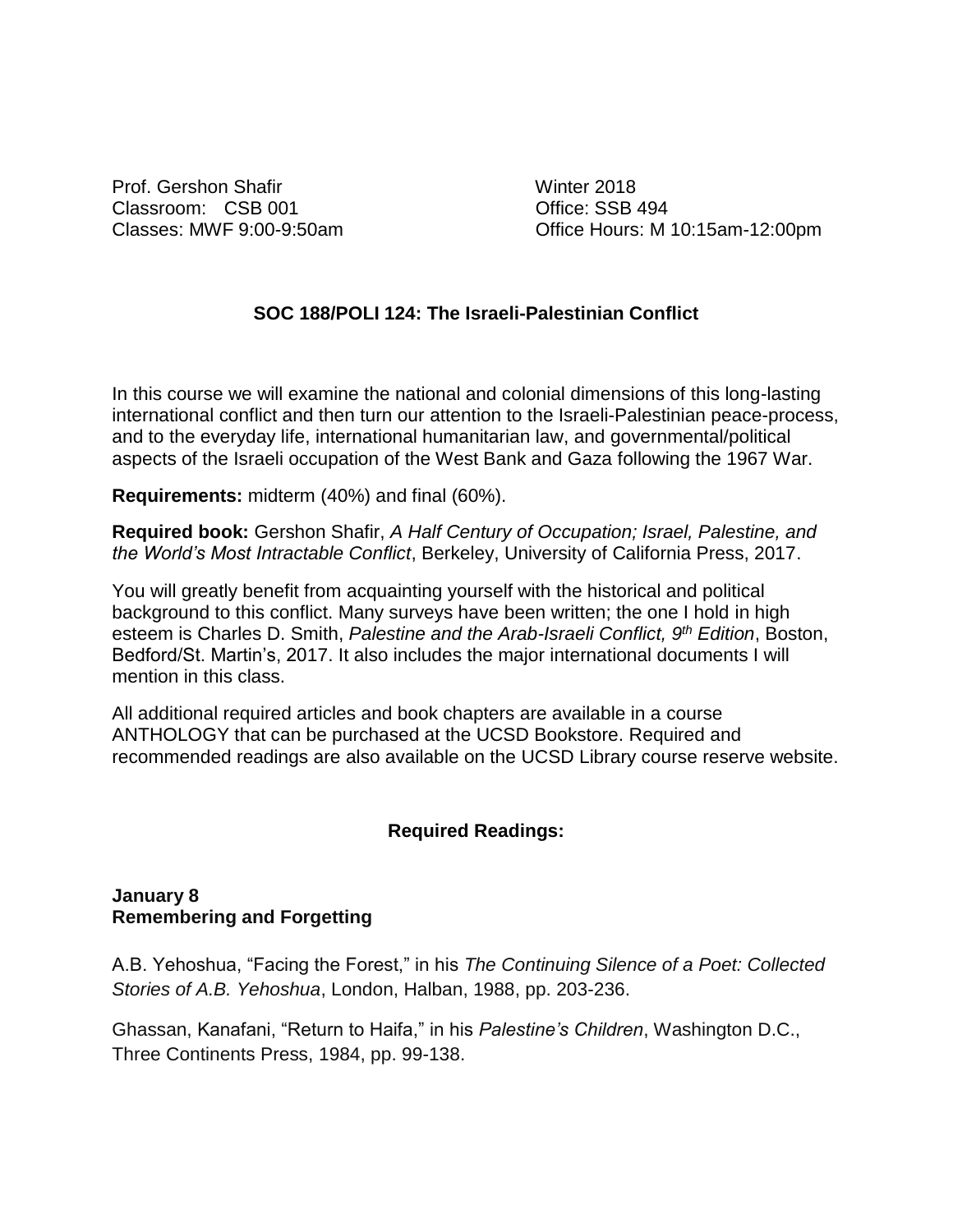# **January 10 The Conflict's Formative Influences**

Mark Tessler, *A History of the Israeli-Palestinian Conflict, 2nd edition*, Bloomington, Indiana University Press, 2009, pp. 1-5.

## **January 12 & 17 The 1948 War & The Naqba**

Oren Yiftachel, *Ethnocracy: Land and Identity Politics in Israel/Palestine*, Philadelphia, University of Pennsylvania Press, 2006, pp. 53-60.

Charles D. Smith, *Palestine and the Arab-Israeli Conflict, 9 th Edition*, Boston, Bedford/St. Martin's, 2004, pp.191-197.

Benny Morris, "The Origins of the Palestinian Refugee Problem," in Laurence J. Silberstein ed., *New Perspectives on Israeli History: The Early Years of the State*, N. Y., New York University Press, 1991, pp. 42-56.

Ari Shavit, *My Promised Land: The Triumph and Tragedy of Israel*, NY, Speigel & Grau, 2013, pp. 99-132.

### **January 19 & 22 The 1967 War**

Smith, pp. 278-283.

David Kretzmer, *The Occupation of Justice: The Supreme Court of Israel and the Occupied Territories*, Albany, SUNY Press, 2002, pp. 4-7.

# **January 24 & 26 The Old Frontier**

Lorenzo Veracini, *Settler Colonialism: An Overview*, N.Y., Palgrave Macmillan, 2010, pp.1-15.

Gershon Shafir & Yoav Peled, *Being Israeli: The Dynamics of Multiple Citizenship*, Cambridge, Cambridge University Press, 2002, pp. 37-46.

Beshara Doumani, "Palestine versus the Palestinians? The Iron Laws and Ironies of a People Denied," *Journal of Palestine Studies,* Vol. 36, No. 4, Summer 2007, pp. 49-64: <http://www.palestine-studies.org/files/pdf/jps/9611.pdf>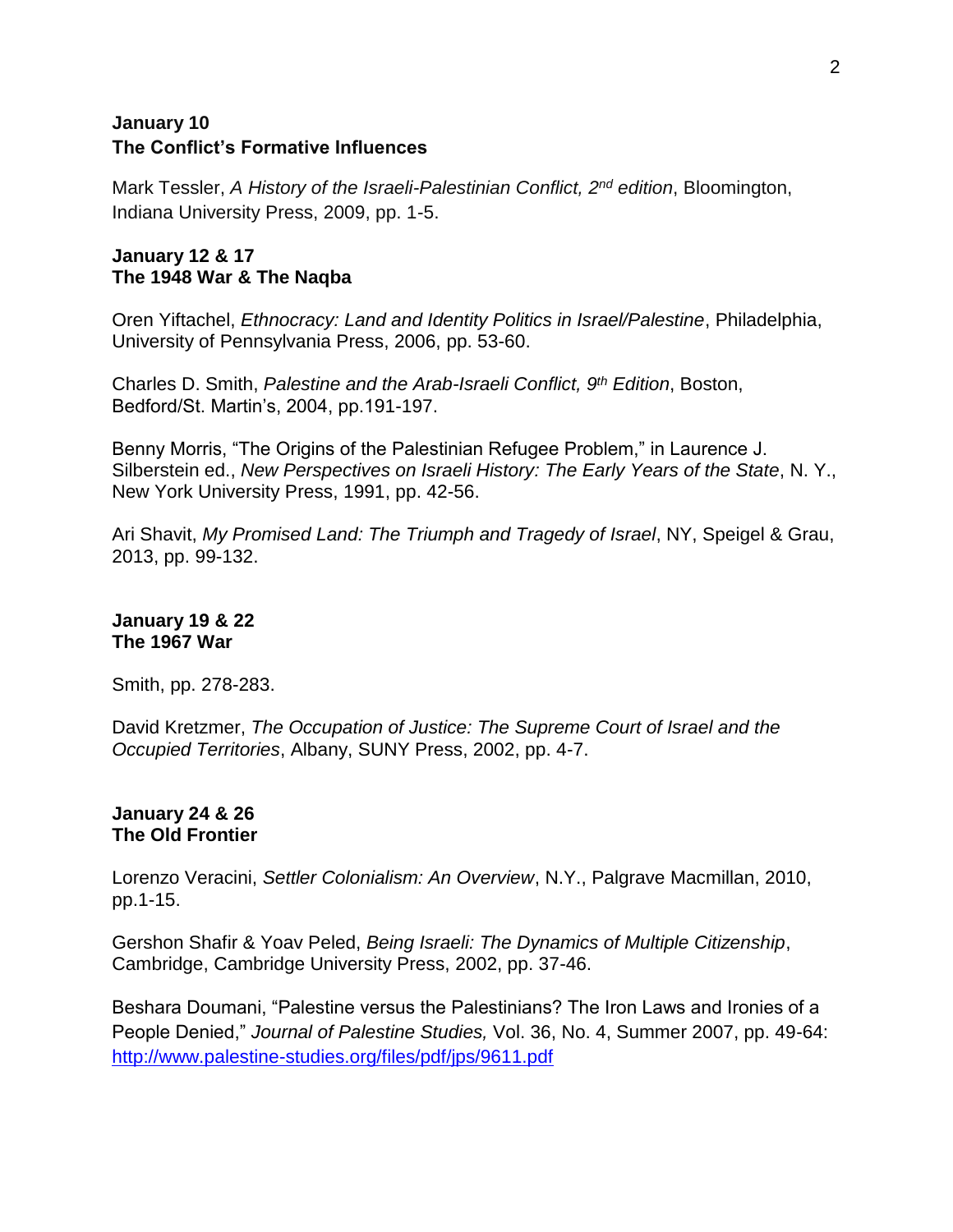#### **January 29 Whither Peace?**

Ian Lustick, "To Build and To Be Built By: Israel and the Hidden Logic of the Iron Wall," *Israel Studies*, Vol. 1, No. 1, Summer 1996, pp. 196-223.

## **January 31, February 2 & 5 The International Legal Framework**

Shafir, pp. 10-29, 154-164.

Lisa Hajjar, *Courting Conflict: The Israeli Military Court System in the West Bank and Gaza*, Berkeley, University of California Press, 2005, pp. 45-64.

Kretzmer, pp. 1-3, 31-42, 75-79, 187-198.

Eyal Weizman, *Hollow Land: Israel's Architecture of Occupation*, London, Verso, 2007, pp. 95-108.

Orna Ben-Naftali, Aeyal M. Gross & Keren Michaeli, "The Illegality of the Occupation Regime: The Fabric of Law in the Occupied Palestinian Territory," in Ophir, Givoni & Hanafi, pp. 31-68.

The Association for Civil Rights in Israel, *One Rule, Two Legal Systems: Israel's Regime of Laws in the West Bank*, October 2014, [http://www.acri.org.il/en/wp](http://www.acri.org.il/en/wp-content/uploads/2015/02/Two-Systems-of-Law-English-FINAL.pdf)[content/uploads/2015/02/Two-Systems-of-Law-English-FINAL.pdf](http://www.acri.org.il/en/wp-content/uploads/2015/02/Two-Systems-of-Law-English-FINAL.pdf)

# **Recommended:**

Kretzmer, pp. 79-89.

"Roundtable on Occupation Law: Part of the Conflict or the Solution?" *Jadaliyya,*  September 22, 2011 (six-part series) I especially recommend Darryl Li's article: [http://www.jadaliyya.com/pages/index/2705/roundtable-on-occupation-law\\_part-of-the](http://www.jadaliyya.com/pages/index/2705/roundtable-on-occupation-law_part-of-the-conflict-)[conflict-](http://www.jadaliyya.com/pages/index/2705/roundtable-on-occupation-law_part-of-the-conflict-)

Convention (IV) respecting the Laws and Customs of War on Land and its Annex: Regulations concerning the Laws and Customs of War on Land. The Hague, 18 October 1907, articles 42-56:<https://ihl-databases.icrc.org/applic/ihl/ihl.nsf/INTRO/195>

Convention (IV) relative to the Protection of Civilian Persons in Time of War. Geneva, 12 August 1949, articles 1, 2, 4, 27-34, 47-78, 146-147. <https://ihl-databases.icrc.org/applic/ihl/ihl.nsf/INTRO/380> or <http://www.jewishvirtuallibrary.org/the-fourth-geneva-convention>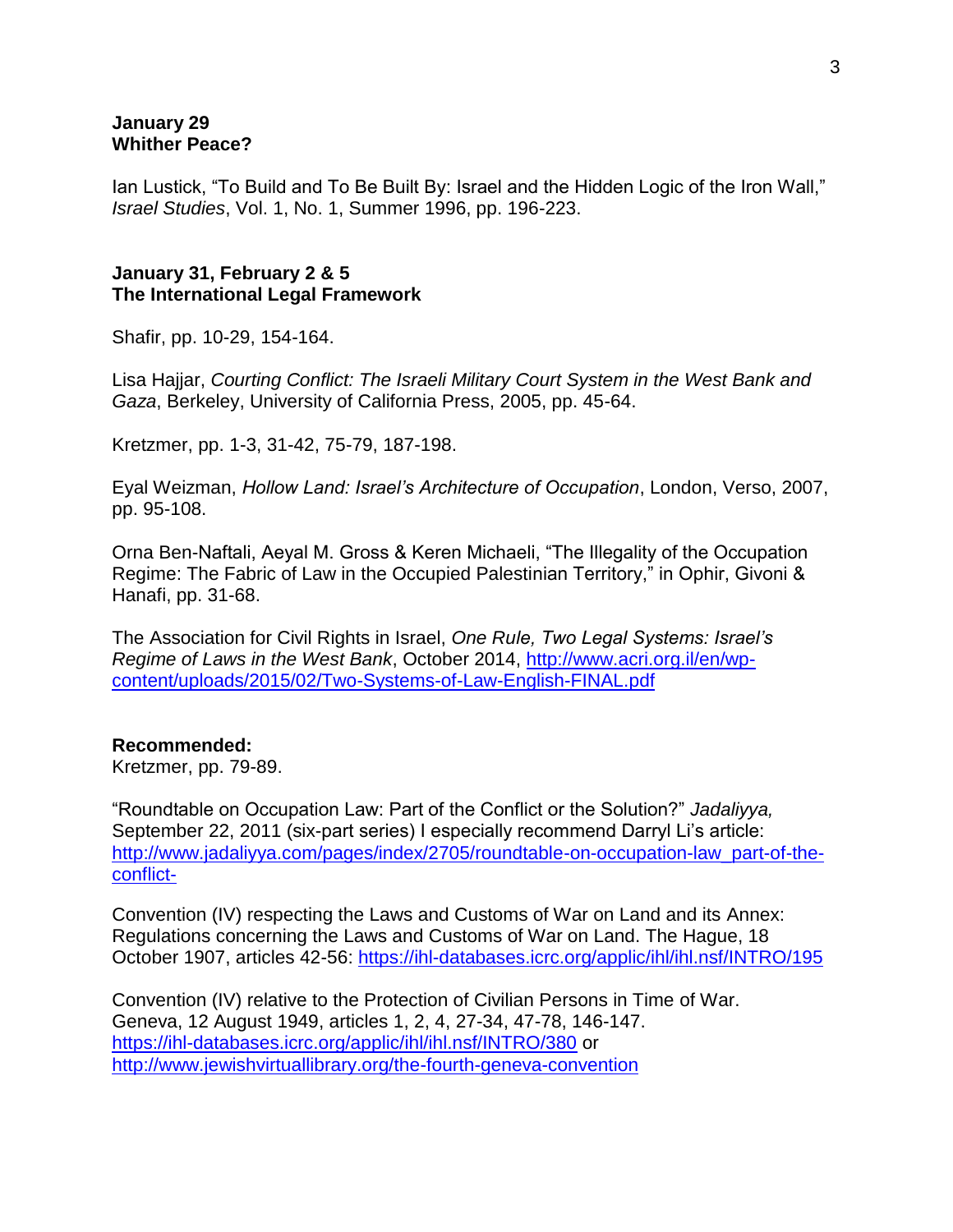## **February 7 & 9 Everyday Life under the Occupation**

Shafir, pp. 30-41, 48-53.

Neve Gordon, *Israel's Occupation*, Berkeley, University of California Press, 2008, pp.1- 9, 197-222.

Rema Hammami & Salim Tamari, "Occupation Means for Territorial Ends: Rethinking Forty Years of Israeli Rule," *The MIT Electronic Journal of Middle East Studies*, Spring 2008, pp.23-40:

[https://dome.mit.edu/bitstream/handle/1721.3/177980/MITEJMES\\_Vol\\_8\\_Spring2008.p](https://dome.mit.edu/bitstream/handle/1721.3/177980/MITEJMES_Vol_8_Spring2008.pdf?sequence=1) [df?sequence=1](https://dome.mit.edu/bitstream/handle/1721.3/177980/MITEJMES_Vol_8_Spring2008.pdf?sequence=1)

Ariel Handel, "Where, Where to, and When in the Occupied Territories: An Introduction to Geography of Disaster, in Ophir, Givoni, and Hanafi, *The Power of Inclusive Exclusion: Anatomy of Israeli Rule in the Occupied Palestinian Territories,* N.Y., Zone Books, 2009, pp. 179-216.

Eyal Weizman, *Hollow Land: Israel's Architecture of Occupation*, London, Verso, 2007, pp. 1-16.

#### **February 12: MIDTERM**

### **February 14 & 16 Resistance to the Occupation**

Shafir, pp. 41-48.

Beshara Doumani, "Scenes from Daily Life: The View from Nablus," *Journal of Palestine Studies*, Vol. 34, No. 1, Fall, 2004, pp.1-14: <http://www.palestine-studies.org/journals.aspx?id=6276&jid=1&href=fulltext>

Breaking the Silence, *Soldiers' Testimonies from the South Hebron Hills* (2000-2008), [http://www.breakingthesilence.org.il/wp](http://www.breakingthesilence.org.il/wp-content/uploads/2011/07/Soldiers_Testimonies_from_the_South_Hebron_Hills_2000_2008_Eng.pdf)[content/uploads/2011/07/Soldiers\\_Testimonies\\_from\\_the\\_South\\_Hebron\\_Hills\\_2000\\_2](http://www.breakingthesilence.org.il/wp-content/uploads/2011/07/Soldiers_Testimonies_from_the_South_Hebron_Hills_2000_2008_Eng.pdf) [008\\_Eng.pdf](http://www.breakingthesilence.org.il/wp-content/uploads/2011/07/Soldiers_Testimonies_from_the_South_Hebron_Hills_2000_2008_Eng.pdf) pp. 8-10, 24-25, 29-33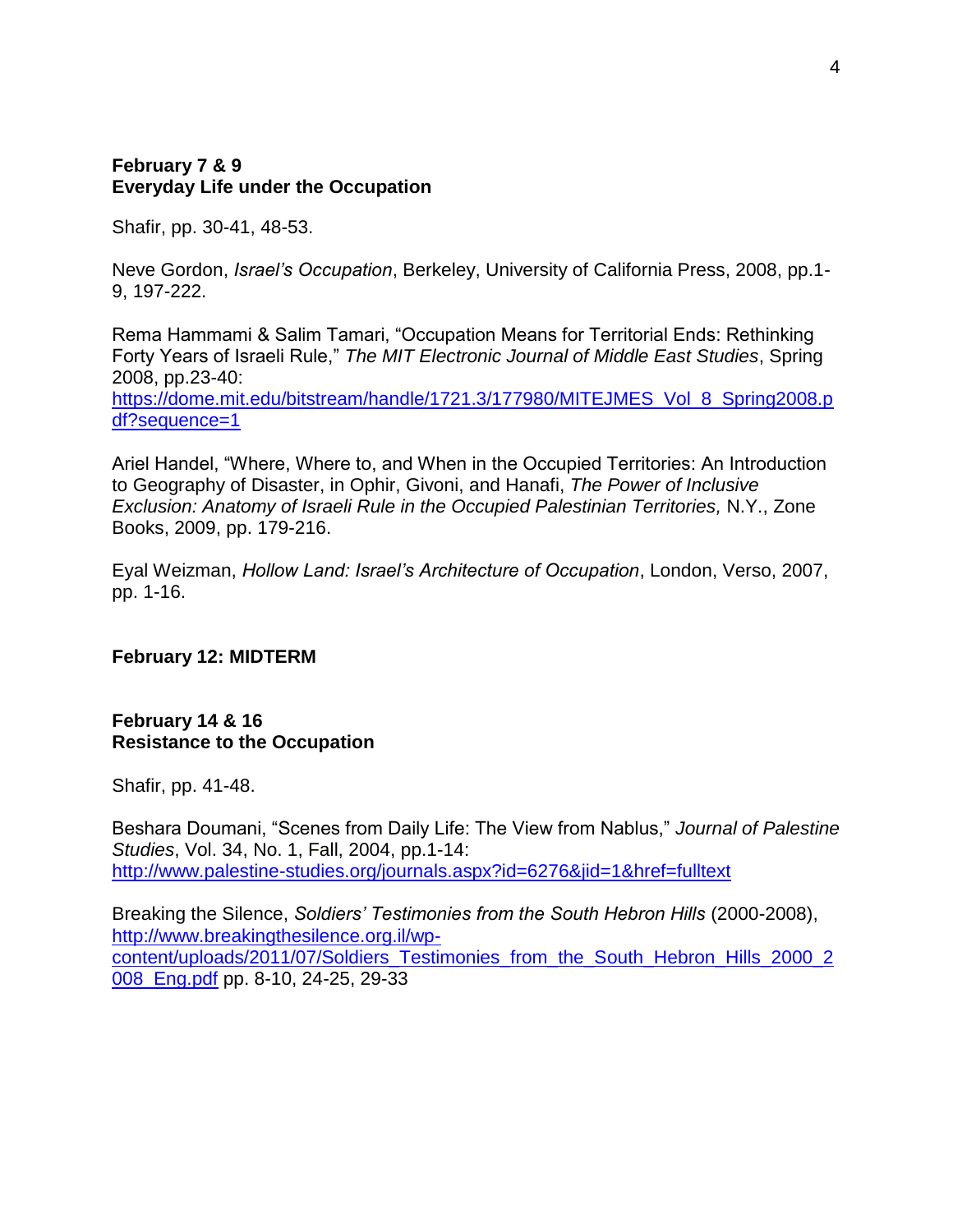## **February 21, 23 & 26 Colonization & the Land Regime**

Shafir, pp. 53-102.

Oren Yiftachel, *Ethnocracy: Land and Identity Politics in Israel/Palestine*, Philadelphia, University of Pennsylvania Press, 2006, pp. 133-146.

B'Tselem, *Land Grab: Israel's Settlement Policy in the West Bank*, May 2002, [http://www.btselem.org/sites/default/files2/publication/200205\\_land\\_grab\\_eng.pdf](http://www.btselem.org/sites/default/files2/publication/200205_land_grab_eng.pdf)

B'Tselem, By Hook and by Crook: Israeli Settlement Policy in the West Bank, July 2010, [http://www.btselem.org/download/201007\\_by\\_hook\\_and\\_by\\_crook\\_eng.pdf](http://www.btselem.org/download/201007_by_hook_and_by_crook_eng.pdf)

# **Recommended:**

"Israeli settlement": [http://en.wikipedia.org/wiki/Israeli\\_settlement](http://en.wikipedia.org/wiki/Israeli_settlement)

Israeli Ministry of Foreign Affairs, "Israel's Settlements – Conformity with International Law," December 1996, [http://www.mfa.gov.il/MFA/Government/Law/Legal+Issues+and+Rulings/ISRAEL-](http://www.mfa.gov.il/MFA/Government/Law/Legal+Issues+and+Rulings/ISRAEL-S%20SETTLEMENTS%20-%20CONFORMITY%20WITH%20INTERNATION)[S%20SETTLEMENTS%20-%20CONFORMITY%20WITH%20INTERNATION](http://www.mfa.gov.il/MFA/Government/Law/Legal+Issues+and+Rulings/ISRAEL-S%20SETTLEMENTS%20-%20CONFORMITY%20WITH%20INTERNATION)

# **February 28 Religious Turns: Gush Emunim & Hamas**

Shafir, pp. 102-142.

Tareq Baconi, "Politicizing Resistance: The Transformative Impact of the Second Intifada on Hamas's Resistance Strategy, 2000-2006," *Humanity: An International Journal of Human Rights, Humanitarianism, and Development*, Vol. 8, No. 2, Summer 2017, pp. 311-333.

# **March 2 Foreign Policy: USA and Israel**

Shafir, pp. 142-154, 165-198.

Tessler, pp. 755-818.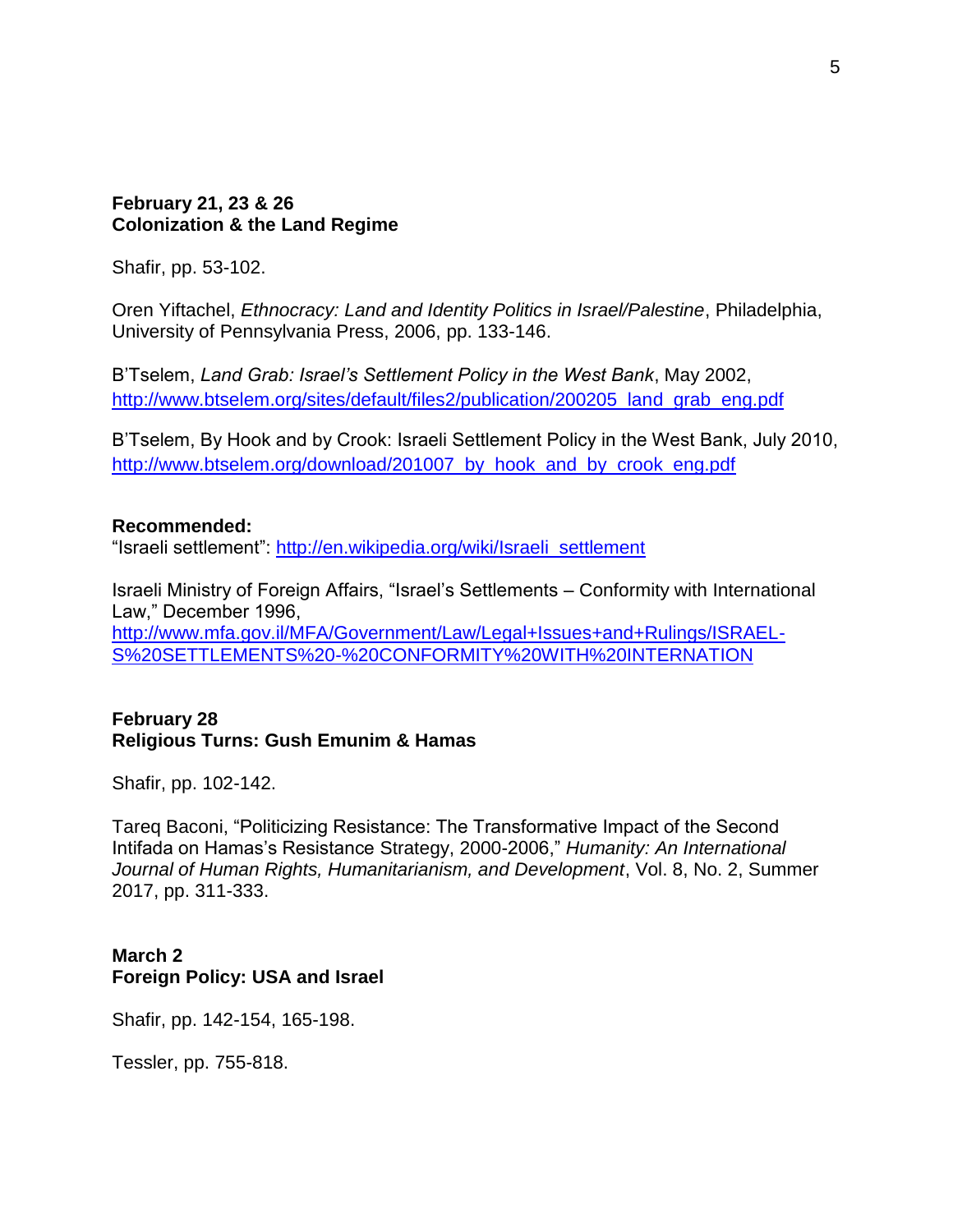## **March 5 & 7 Peace Process: Two States**

Lorenzo Veracini, *Settler Colonialism: An Overview*, N.Y., Pelgrave, 2010, pp. 104-116.

Shafir, pp. 165-198.

# **March 9 Peace Process: One State - Binationalism**

Shafir, pp. 198-203.

Leila Farsakh, "The One-State Solution and the Israeli-Palestinian Conflict: Palestinian Challenges and Prospects," *The Middle East Journal*, Vol. 65, No. 1, Winter 2011, pp. 55-71:<http://www.jstor.org/stable/23012093>

#### **March 12, 14 & 16 Peace Process: One State – One-Person, One-Vote**

Shafir, 203-242

Ali Abunimah, *One Country: A Bold Proposal to End the Israeli-Palestinian Impasse*, N.Y., Metropolitan, 2006, pp.109-124.

Dani Dayan, "Israel's Settlers Are Here to Stay," *NYT*, July 26, 2012 <http://www.nytimes.com/2012/07/26/opinion/israels-settlers-are-here-to-stay.html>

"Lara Friedman Responds to Dani Dayan," *Daily Beast*, July 26, 2012 [http://www.thedailybeast.com/articles/2012/07/26/lara-friedman-responds-to-dani](http://www.thedailybeast.com/articles/2012/07/26/lara-friedman-responds-to-dani-dayan.html)[dayan.html](http://www.thedailybeast.com/articles/2012/07/26/lara-friedman-responds-to-dani-dayan.html) 

Yishai Fleisher, "A Settler's View of Israel's Future," *NYT*, February 14, 2017, [https://www.nytimes.com/2017/02/14/opinion/a-settlers-view-of-israels](https://www.nytimes.com/2017/02/14/opinion/a-settlers-view-of-israels-future.html?smprod=nytcore-iphone&smid=nytcore-iphone-share&_r=0)[future.html?smprod=nytcore-iphone&smid=nytcore-iphone-share&\\_r=0](https://www.nytimes.com/2017/02/14/opinion/a-settlers-view-of-israels-future.html?smprod=nytcore-iphone&smid=nytcore-iphone-share&_r=0)

**There will be no class on March 7 (we will have a make-up class).**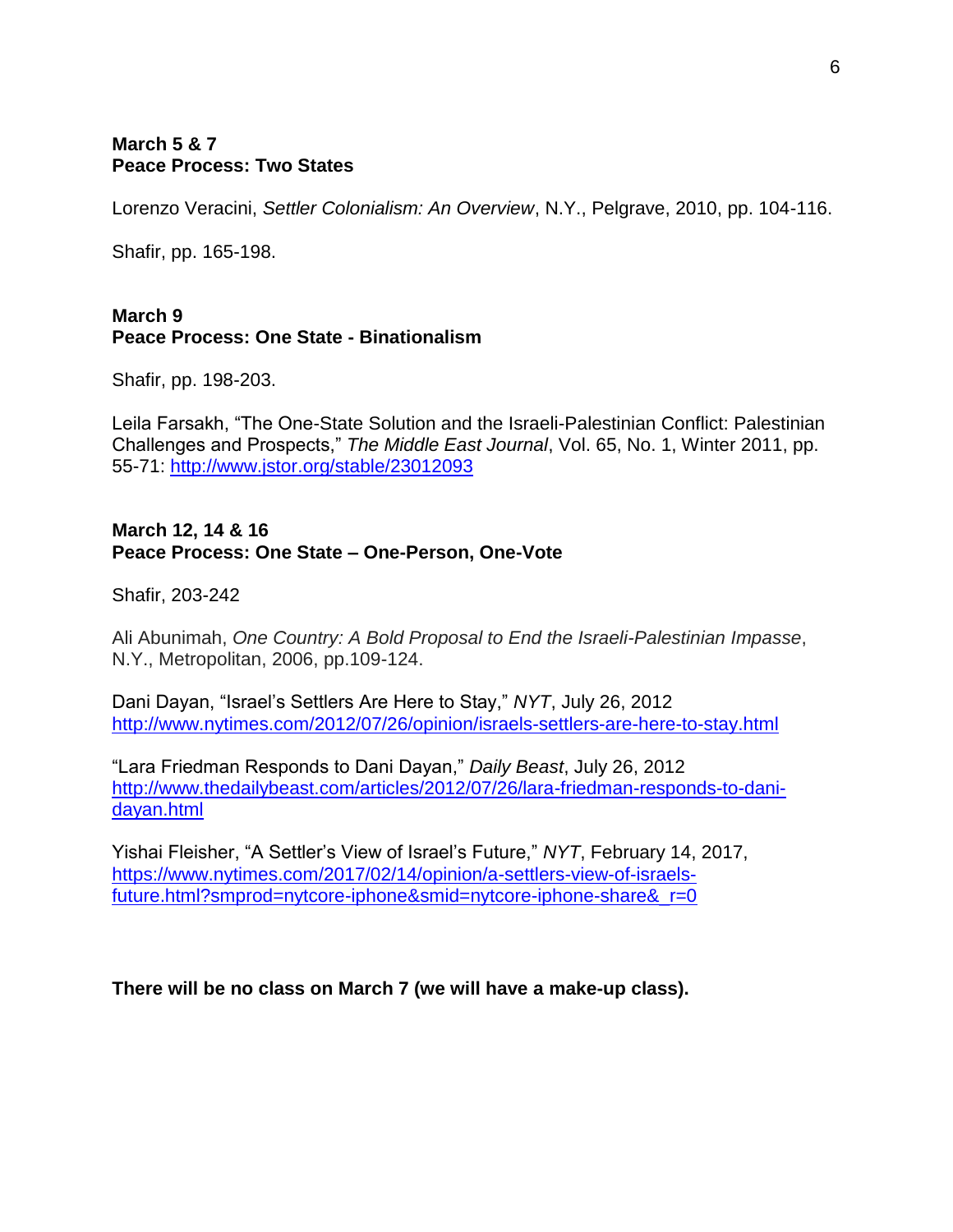## **Additional resources**:

Michael Feige, *Settling in the Hearts: Jewish Fundamentalism in the Occupied Territories*, Detroit, Wayne State University Press, 2009.

Gershom Gorenberg, *The Accidental Empire: Israel and the Birth of the Settlements, 1967-1977,* Times Books, Henry Holt & Co., 2006.

Benny Morris, *Righteous Victims: The History of the Zionist-Arab Conflict, 1881-2001*, N.Y., Vintage, 2001.

Avi Shlaim, *The Iron Wall: Israel and the Arab World*, N.Y., W.W.Norton, 2000.

Foundation for Middle East Peace, Settlement Report,<http://www.fmep.org/reports/>

+972: Independent Reporting and Commentary from Israel & Palestine, <http://972mag.com/>

Israel Occupation Archive:<http://www.israeli-occupation.org/>

Judgments of the Israel Supreme Court: Fighting Terrorism within the Law, Three Volumes: [http://www.mfa.gov.il/NR/rdonlyres/8B21780B-ED25-4998-AEBF-](http://www.mfa.gov.il/NR/rdonlyres/8B21780B-ED25-4998-AEBF-06011A59D528/0/FightingTerrorismwithintheLaw3.pdf)[06011A59D528/0/FightingTerrorismwithintheLaw3.pdf](http://www.mfa.gov.il/NR/rdonlyres/8B21780B-ED25-4998-AEBF-06011A59D528/0/FightingTerrorismwithintheLaw3.pdf)

Peace Now,<http://peacenow.org.il/eng/>

*Haaretz* (Israeli Daily):<http://www.haaretz.com/>

*Ynet* (Israeli Daily *Yediot Achronot*):<http://www.ynet.co.il/home/0,7340,L-8,00.html>

*Globes* (Israeli Business News): <http://www.globes.co.il/serveen/globes/nodeview.asp?fid=942>

*Jerusalem Post* (Israeli daily):<http://www.jpost.com/>

*Palestine Times* (published monthly in London): <http://www.ptimes.org/main/default.aspx>

The Electronic Intifada,<https://electronicintifada.net/>

United Nations, Office for the Coordination of Humanitarian Affairs: Occupied Palestinian Territory, *Humanitarian Atlas, West Bank and Gaza Strip*, December 2011 [http://www.ochaopt.org/documents/ocha\\_opt\\_humaitarian\\_atlas\\_dec\\_2011\\_full\\_resoluti](http://www.ochaopt.org/documents/ocha_opt_humaitarian_atlas_dec_2011_full_resolution.pdf) [on.pdf](http://www.ochaopt.org/documents/ocha_opt_humaitarian_atlas_dec_2011_full_resolution.pdf)

Jadaliyya,<http://www.jadaliyya.com/>

Middle East Research and Information Project (MERIP), [http://www.merip.org/?ip\\_login\\_no\\_cache=9c15cd524d070354098e31b679e5ace1](http://www.merip.org/?ip_login_no_cache=9c15cd524d070354098e31b679e5ace1)